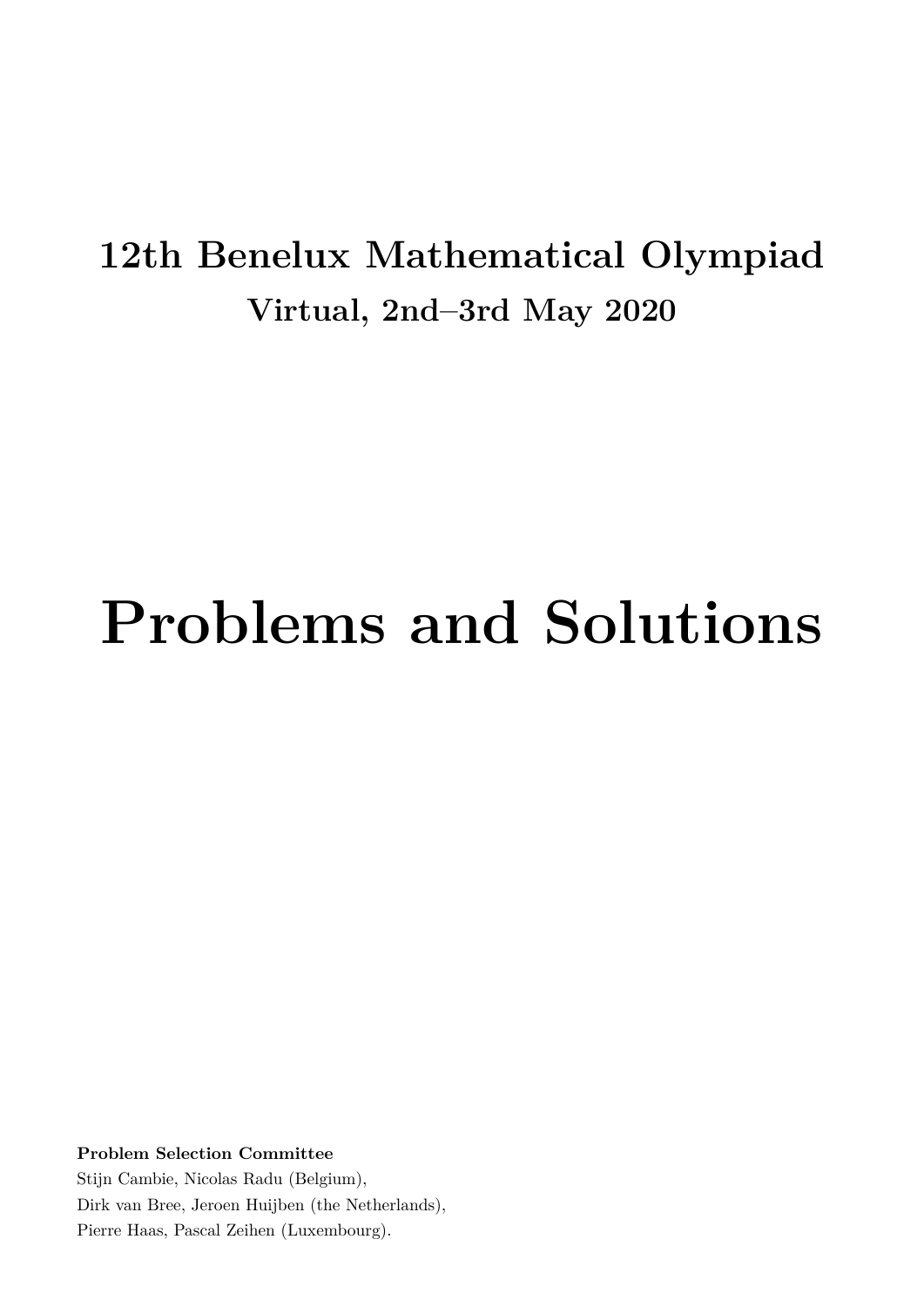Find all positive integers *d* with the following property: there exists a polynomial *P* of degree *d* with integer coefficients such that  $|P(m)| = 1$  for at least  $d + 1$  different integers m.

#### **Solution**

Note that  $P(x) = c$  for a fixed constant has at most *d* solutions, since the polynomial  $P(x) - c$  of degree *d* cancels at most *d* times. This implies that there are integers *m* satisfying  $P(m) = 1$ , as well as integers *m* such that  $P(m) = -1$ .

Next, we prove the following lemma.

**Lemma.** If *a* and *b* are integers such that  $P(a) = -1$  and  $P(b) = 1$ , then  $|b - a| \leq 2$ .

**Proof** Since  $b - a \mid P(b) - P(a)$  by a well-known lemma (corollary of  $a - b \mid a^n - b^n$  for every integer  $n \geq 0$ , the conclusion follows.

Let us first consider the case that  $d \geq 4$ , and assume that there exists a polynomial P with at least  $d+1 \geq 5$  solutions to  $|P(m)| = 1$ . Let *a* and *b* be the smallest and largest solution respectively. Since  $b - a \geq 4$ , we need  $P(a) = P(b)$  by the lemma. Without loss of generality (by switching *P* with  $-P$  if necessary) we can assume  $P(a) = P(b) = 1$ . Take a value *m* such that  $P(m) = -1$ . Due to the lemma, we need *b*−*m* and *m*−*a* to be both at most 2*.* Since *b*−*a* ≥ 4, there is only one possibility left in which case *b* − *a* = 4 and thus *d* = 4. By considering  $P(x - m)$ , we can assume  $P(\pm 2) = P(\pm 1) = 1$  and  $P(0) = -1$ *.* The unique fourth degree polynomial satisfying these equalities is  $P(x) = -0.5(x^2 - 4)(x^2 - 1) + 1$  which is not a polynomial with integer coefficients.

For  $1 \leq d \leq 3$ , there exist polynomials satisfying the conditions. For  $d = 1$  we can take  $P_1(X) = X$  as  $P_1(-1) = -1$  and  $P_1(1) = 1$ . For  $d = 2$ ,  $P_2(X) = 2X(X - 2) + 1$  satisfies  $P_2(0) = 1, P_2(1) = -1$  and  $P_2(2) = 1$ . For  $d = 3$ , the polynomial  $; P_3(X) = (X + 1)X(X - 2) + 1$  satisfies  $P_3(-1) = 1 = P_3(0) = P_3(2) = 1$  and  $P_3(1) = -1$ . So  $|P_3(m)| = 1$  for  $m \in \{-1, 0, 1, 2\}$ .

Thus the integers with the required property are precisely  $d = 1, 2, 3$ . This completes the proof. □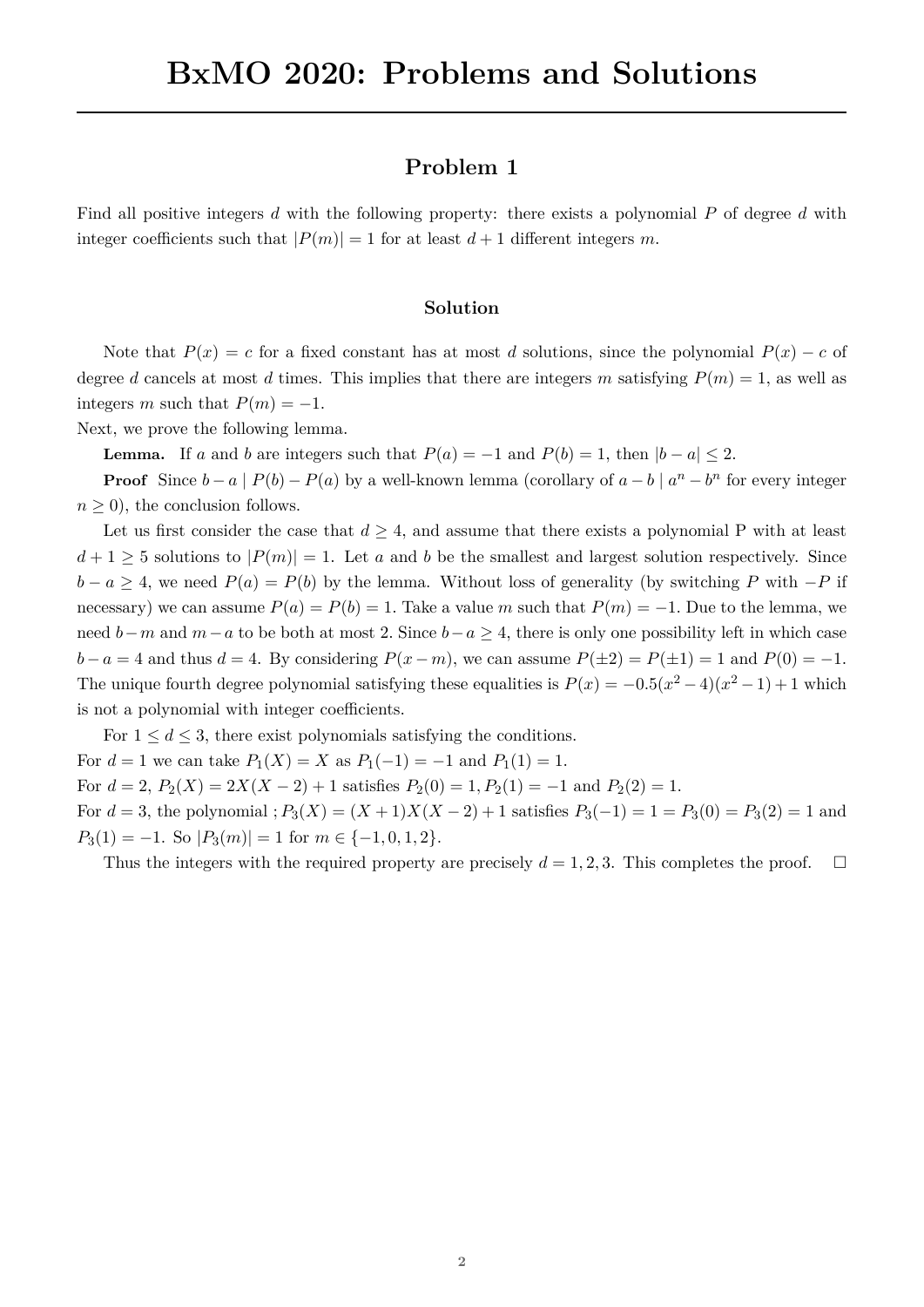Let *N* be a positive integer. A collection of  $4N^2$  unit tiles with two segments drawn on them as shown is assembled into a  $2N \times 2N$  board. Tiles can be rotated.



The segments on the tiles define paths on the board. Determine the least possible number and the largest possible number of such paths.

#### **Solution**

Let  $p$  denote the number of paths. Notice that there are two types of paths: (1) those that start and end at a point on the boundary of the board and (2) closed paths in the interior of the board. Let  $p_1, p_2$ denote the respective numbers of paths of either type. There are 8*N* points on the boundary of the board, and each of these is the starting point or endpoint of exactly one path, so  $p_1 = 4N$ . Trivially,  $p_2 \geq 0$ , so  $p = p_1 + p_2 \geq 4N$ .

The paths on the board are made up of  $8N^2$  segments in total. There are only 4 possible paths of one segment, in the corners of the board. All other paths on the boundary of the board therefore consist of at least 2 segments. Moreover, all closed paths in the interior of the board consist of at least 4 segments. Hence

$$
8N^2 \geq 4 \cdot 1 + (p_1 - 4) \cdot 2 + p_2 \cdot 4 \iff p_2 \leq N^2 + (N - 1)^2, \text{ so } p = p_1 + p_2 \leq N^2 + (N + 1)^2.
$$

We have thus shown that  $4N \leq p \leq N^2 + (N+1)^2$ . These minimum and maximum values can indeed be attained, as shown below for  $N = 3$ .



The constructions generalise easily.The constructions clearly attain the required bounds because they satisfy the equalities in our arguments showing the two bounds. Indeed the board on the left has  $p_2 = 0$ so give the lower bound. The one on the right has exactly 4 boundary paths with one segment, all other  $4N-4$  boundary paths with 2 segments, and all remaining paths with 4 segments. □

**Remark.** The same ideas solve the analogous problem for a  $(2N + 1) \times (2N + 1)$  assembled from  $(2N + 1)^2$  such tiles. For this board,  $p \ge p_1 = 2(2N + 1)$ . Next, there are  $2(2N + 1)^2$  segments, so, again,

$$
2(2N + 1)^2 \ge 4 \cdot 1 + (p_1 - 4) \cdot 2 + p_2 \cdot 4 \iff p_2 \le 2N^2 + \frac{1}{2}.
$$

But  $p_2$  is an integer, so  $p_2 \leq 2N^2$ , and hence  $p \leq 2(N+1)^2$ . We have thus shown that  $2(2N + 1) \leqslant p \leqslant 2(N + 1)^2$ . The construction for the lower bound is the same as for the  $2N \times 2N$  board; the construction for the upper bound, shown for  $N = 3$ , is a small modification of that for the  $2N \times 2N$  board and again generalises easily.  $\Box$ 

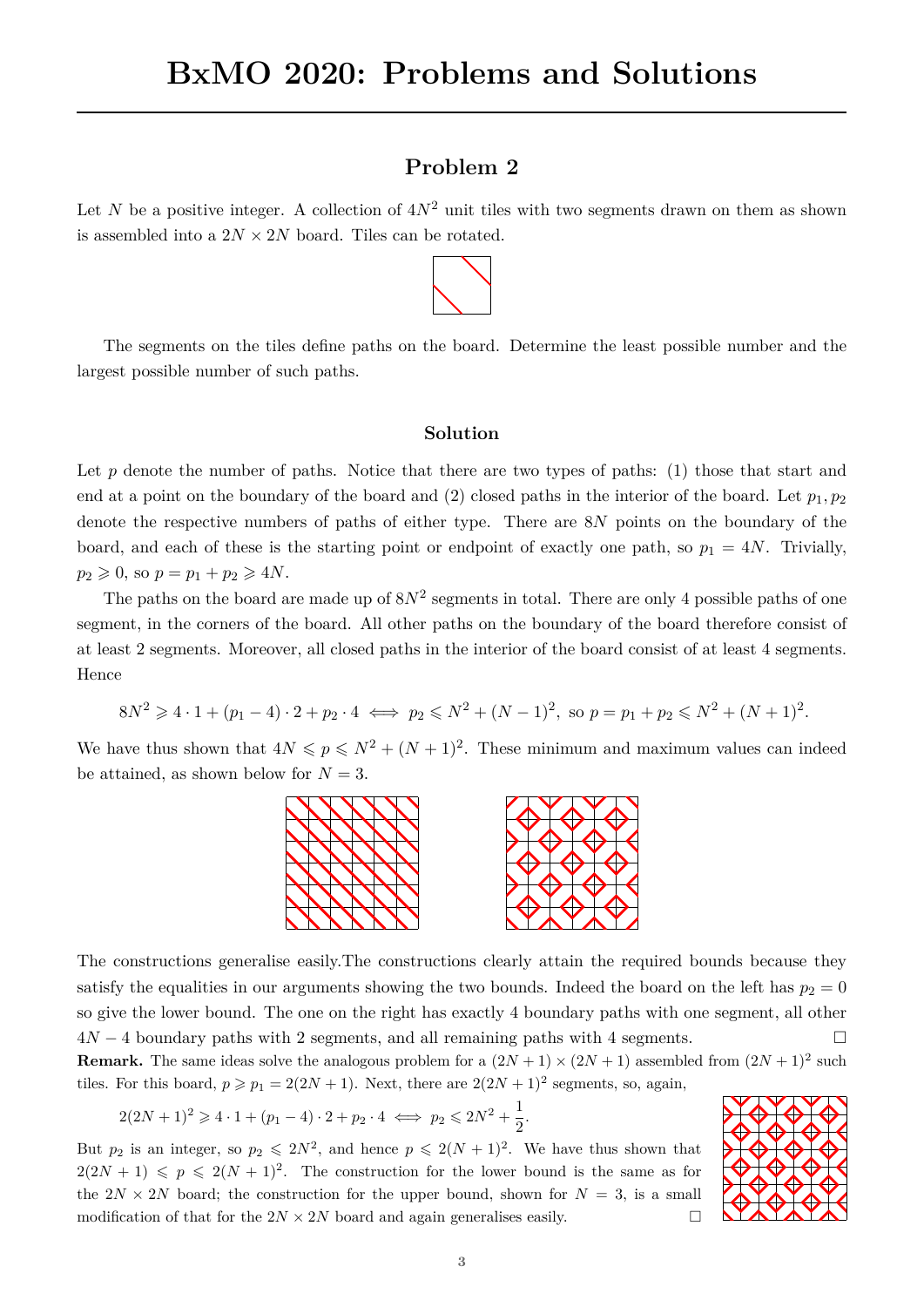Let *ABC* be a triangle. The circle  $\omega_A$  through *A* is tangent to line *BC* at *B*. The circle  $\omega_C$  through *C* is tangent to line AB at B. Let  $\omega_A$  and  $\omega_C$  meet again at D. Let M be the midpoint of line segment [*BC*], and let *E* be the intersection of lines *MD* and *AC*. Show that *E* lies on  $\omega_A$ .

#### **Solution 1**

Let *N* be the midpoint of [*AB*]. By tangential angles,  $\angle CBD = \angle BAD$  and  $\angle DBA = \angle DCB$ , so triangles *DAB* and *DBC* are similar. By definition of the midpoints *M*, *N*, so are triangles *AND* and *BMD*. In particular,  $\angle BND = 180° - \angle DNA = 180° - \angle DMB$ , so *BNDM* is cyclic. But *MN* || *AC* by construction, so  $\angle DBA = \angle DBN = \angle DMN = \angle EMN = \angle MEA = \angle DEA$ , hence *EADB* is cyclic, completing the proof.  $\Box$ 



**Solution 2**

Let *S* be the point on  $\omega_C$  such that *BS* is parallel to *AC*, and let *E'* be the reflection of *S* in *M* (such that *BSCE*′ is a parallellogram and *E*′ lies on *AC*). Now we do some (directed) angle chasing:

 $\angle AE'B = \angle CE'B$  (since *A, E'* and *C* are collineair)  $=\angle BSC$  (*BSCE'* is a parallellogram)  $=\angle ABC$  (inscribed angles on  $\omega_C$ )  $=\angle ADB$  (inscribed angles on  $\omega_A$ ).

Hence *E*<sup>'</sup> lies on  $\omega_A$ . Further  $\angle AE'D = \angle ABD = \angle BSD$ , and because  $AE'$  is parallel to *BS* we find that  $E'D$  is parallel to *SD*. This means that  $E'$  lies on  $MD$ , so  $E' = E$  and  $E$  lies on  $\omega_A$ .